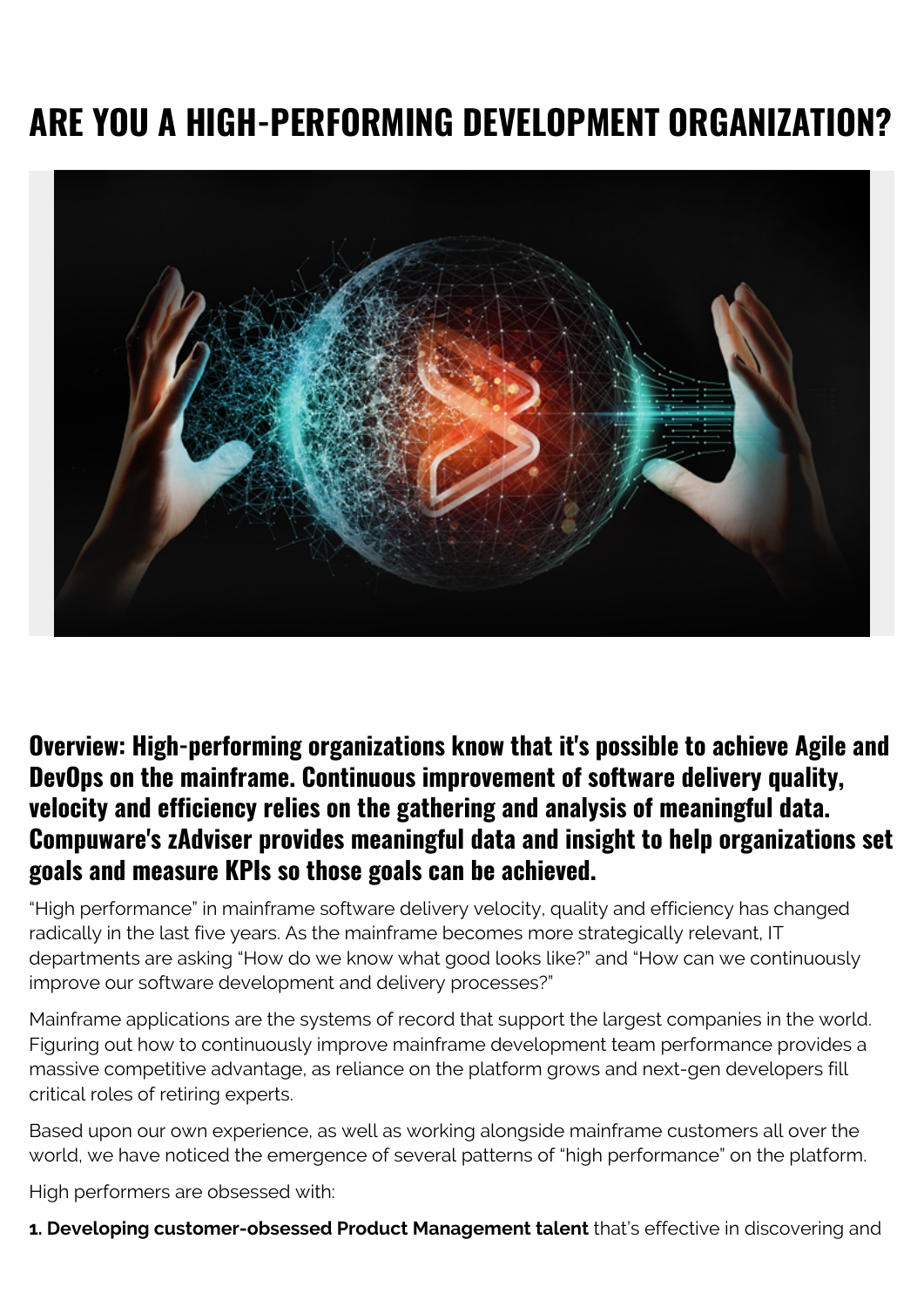realizing experiences that are valuable to customers; nailing the jobs customers are trying to get done; and meeting those imperatives with solutions that are economically and technically feasible.

**2. Prioritizing, balancing and managing a backlog** of net new features, maintenance and defect resolution, while reducing tech debt.

**3. Quickly turning ideas that matter into high-quality deliverables** that customers care about by building and continuously improving a software delivery platform.

# **Activities of High-Performing Development Teams**

We've also observed that high performers do the following key things in the areas of proven practices, automation, integration, and measurement.

• **In the case of practices:** High performers are practicing Agile development on both new offerings and classic offerings. They work in scrum teams and typically practice two-week sprints, with customer engagement on sprint reviews.

• **In the case of automation:** High performers have constructed a CI/CD pipeline to do a full build, test and deploy of all software every day. This provides both fast feedback on the previous day's work and a progressively better quality signal to increase the confidence in reported defects. The collateral benefit of this daily cycle is that they practice doing a full SDLC every day, which prevents surprises and unplanned work, but is also a means to provide continuous delivery/innovation to customers.

• **In the case of integration:** High performers have created a developer-preferred, state-of-the-art DevOps toolchain that increases the time spent on writing code that customers care about.

• **In the case of measurement:** high performers assess, on an ongoing basis, customer satisfaction (which is the output work), employee engagement by scrum team and flow metrics as means to identify opportunities to continuously improve. There is always a bottleneck. There is always time wasted. There are always new practices to experiment with, assess the results of, and adapt when there are opportunities for improvement. It's about moving beyond managing and into coaching.

## **How Do You Know if You Are Improving?**

As mentioned above, **measurement** is essential. As the adage goes, if you can't measure it, you can't improve it. Numerous high-performing mainframe organizations rely on Compuware zAdviser, a free service that provides the ability to measure quality, velocity, and efficiency across the development lifecycle. By capturing a broad range of metrics from development, source code management and IT service management tools, zAdviser supplies a series of Key Performance Indicators (KPIs) and other important metrics—and provides a visualization of those metrics in dashboards that are made ready for customer consumption.

zAdviser incorporates machine learning to identify patterns of good development habits and passes those key patterns onto customers to affect development performance. With zAdviser you can easily measure your developer experience to determine if you are on path to continuous improvement, and if you need to pivot, zAdviser gives you the data to do so smartly. High performance is no accident—it's practiced and refined daily.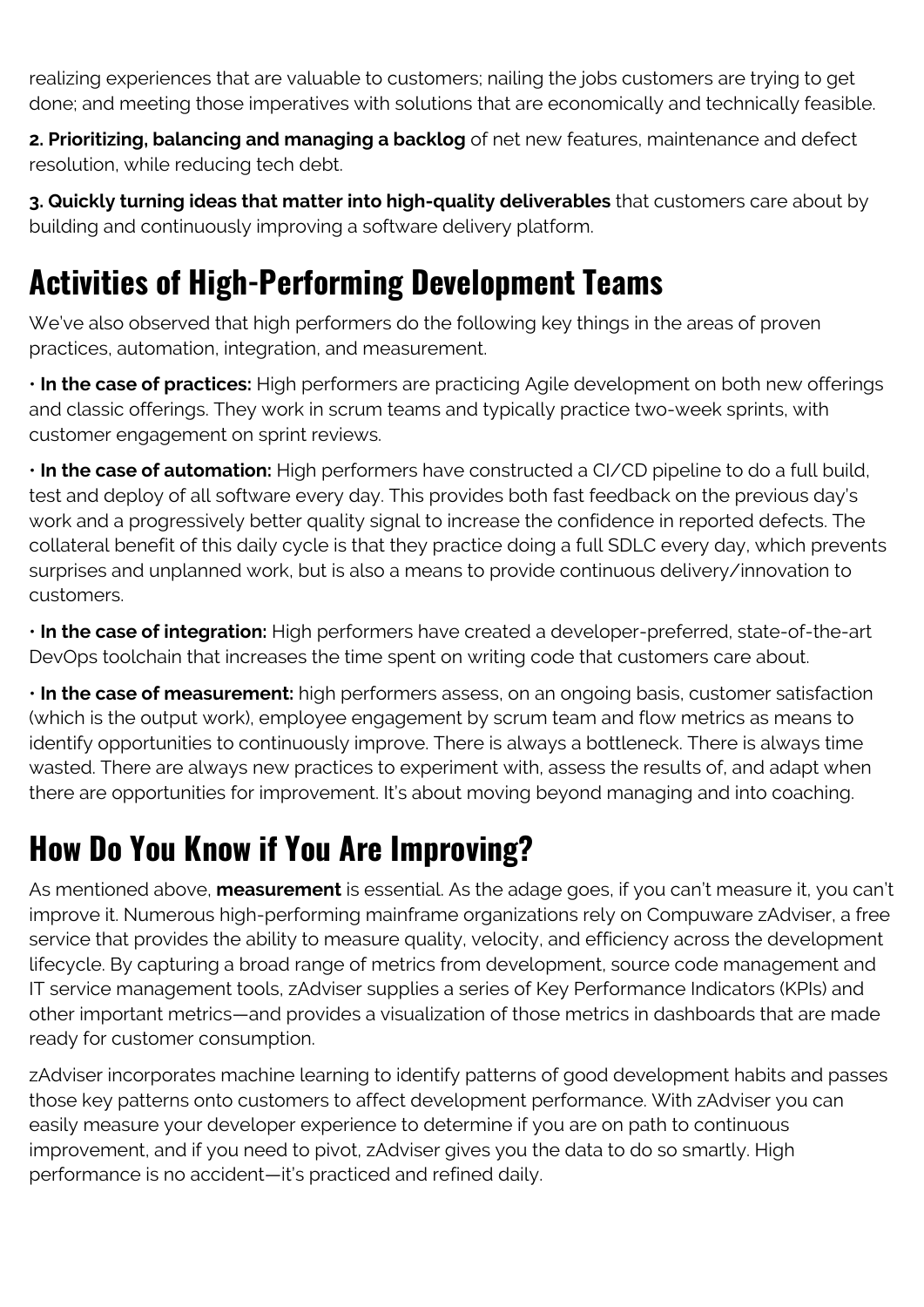# **What Does Measurement Look Like?**

zAdviser product usage dashboards can show how a development organization (or team) is doing at any given time, as well as indicate improvement over a period. Usage dashboards reveal important information about things like how good we are at testing, how we're dealing with abends, and how well our developers are adopting the tools put in place for them.



LEAD Technologies Inc. V1.01

Complementing the usage dashboards are the KPI dashboards. The zAdviser KPI dashboards allow the user to monitor and measure a series of critical measurements that our customers and the industry have told us are most important to measure to facilitate development improvement. These KPIs include, but are not limited to, metrics such as mean time to repair bugs, velocity and numbers of elements deployed, abends escaping into production and time spent on innovation versus maintenance. By measuring these KPIs, high-performing organizations make data-driven decisions on how to improve, taking the guesswork out of making important decisions, like how to deploy critical development resources.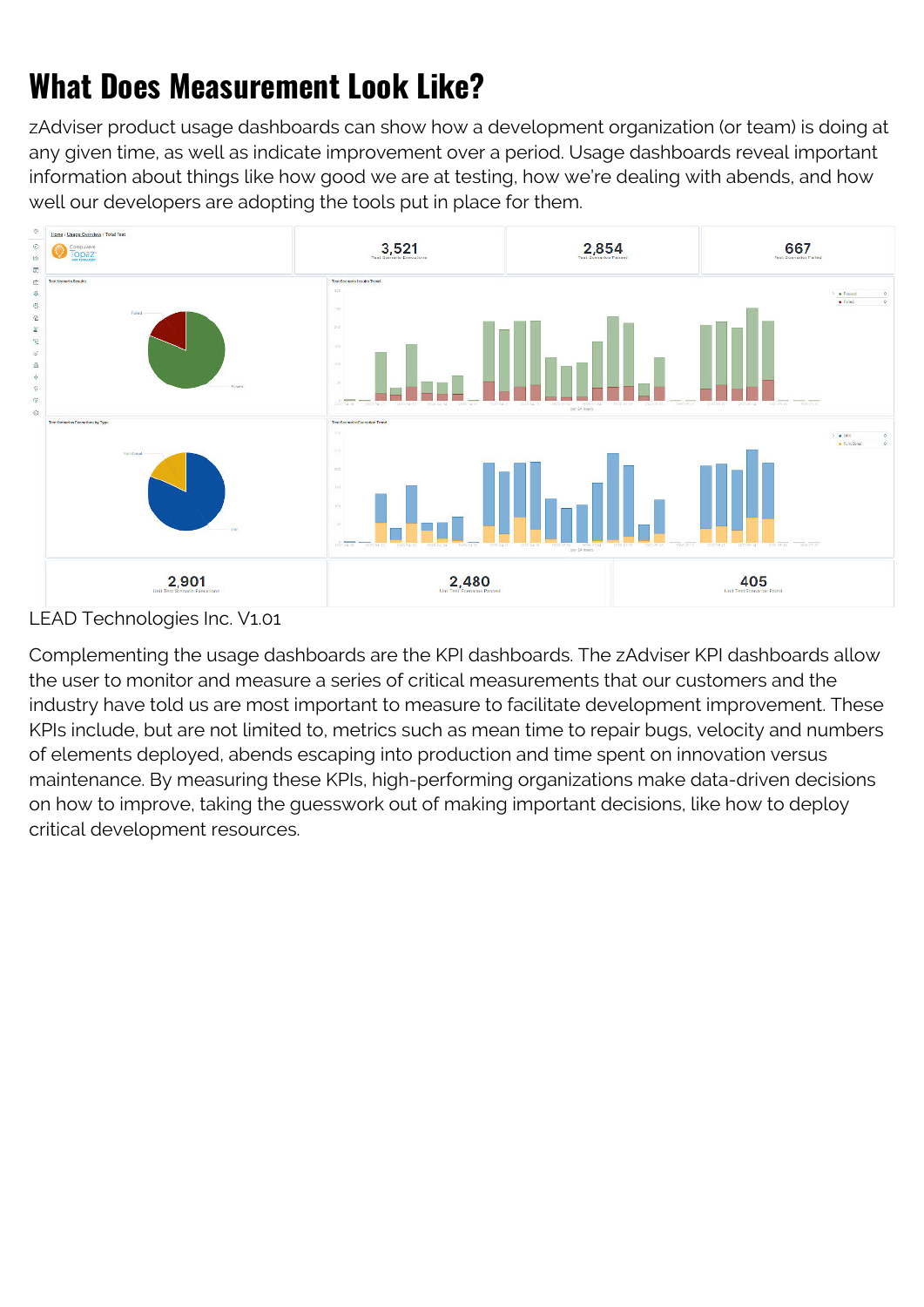| $\Theta$<br>Home / KPIs Overview                                                               | Mean Time To Regain               | <b>Packages Deployed (Weekly)</b>       | Components Deployed (Weekly)               |  |  |  |
|------------------------------------------------------------------------------------------------|-----------------------------------|-----------------------------------------|--------------------------------------------|--|--|--|
| $\odot$<br><b>@Velocity</b><br>命<br>$\overline{\mathbf{x}}$<br>當<br>杲<br>卿<br>⊜<br>日<br>尼<br>犲 | 19<br>Days                        | 36<br>Packages Deployed                 | 415<br><b>Components Deployed</b>          |  |  |  |
|                                                                                                | Development Time (Weekly)<br>Days | <b>QA/Testing Time (Weekly)</b><br>Days | Production Readiness Time (Weekly)<br>Days |  |  |  |
| 商<br>÷<br>Quality<br>$\mathbb{R}$<br>참<br>ş<br>0                                               | <b>Escaped Abends</b><br>7.7%     |                                         | <b>Fallbacks Ratio</b><br>4.9%             |  |  |  |
| <b>o</b> C Efficiency                                                                          |                                   | Innovation<br>75.8%                     |                                            |  |  |  |
| $\Rightarrow$                                                                                  |                                   |                                         |                                            |  |  |  |
| LEAD Technologies Inc. V1.01                                                                   |                                   |                                         |                                            |  |  |  |

#### **Measuring Development Productivity**

Finally, zAdviser can provide critical metrics around the development lifecycle to help highperforming customers create great software, faster. The zAdviser development productivity dashboards provide insights into the things that are slowing development teams down, like bottlenecks. The dashboards provide intelligence on things like how much rework is being done, which work items were slow to develop, and how much time was spent on work that did not get delivered.

Metrics such as these allow the customer to measure the value their development teams are producing in each phase of development, so they can stop guessing and start making evidencebased judgements that improve throughput, speed time to market and, ultimately, exceed their customers' expectations.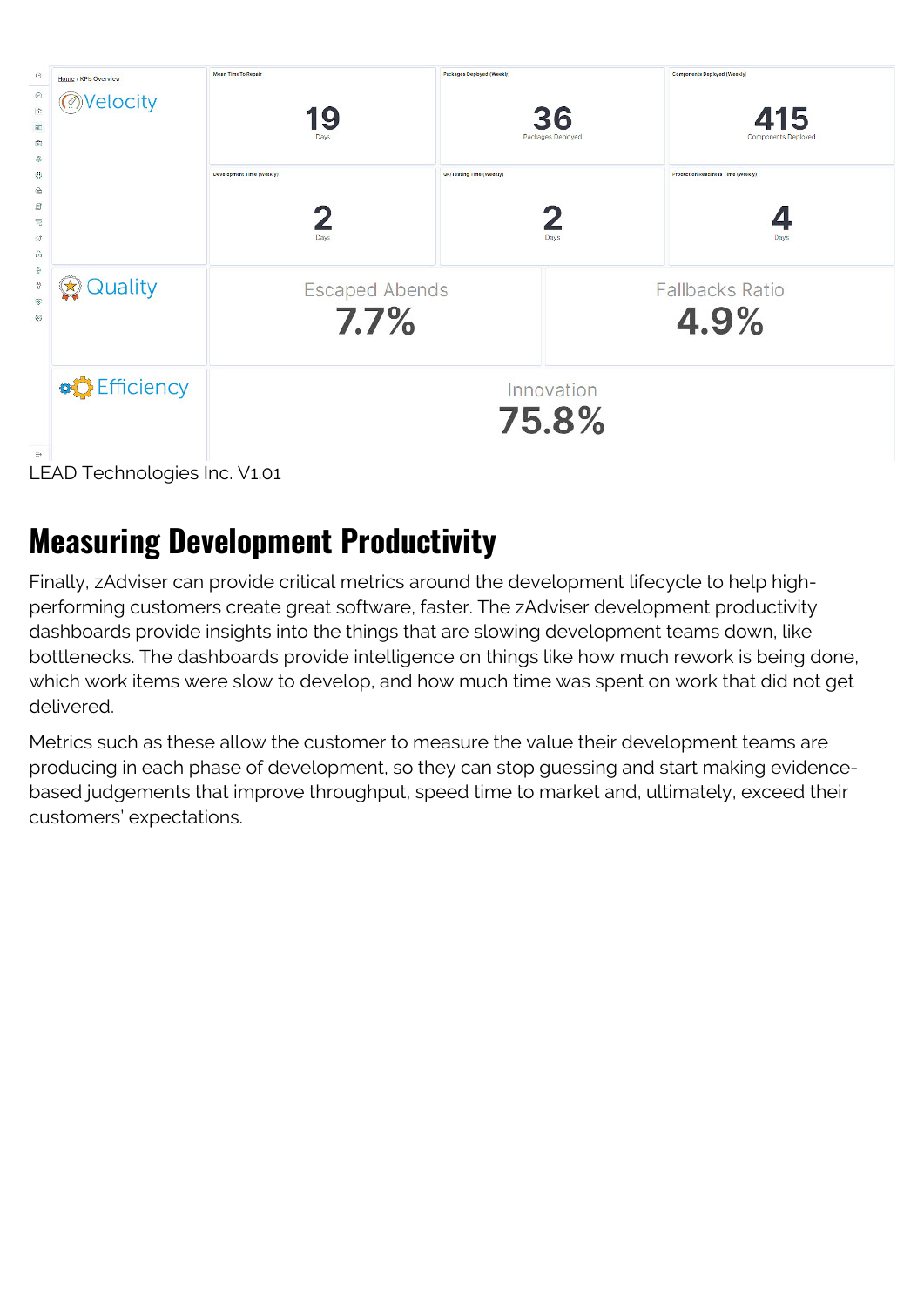|                                                                                                         | <b>DEVELOPMENT PRODUCTIVITY AVelocity ##</b> Efficiency                                                                                     | C lies the documentation for more information on this deshiboard.                            |                                         |                           |  |  |
|---------------------------------------------------------------------------------------------------------|---------------------------------------------------------------------------------------------------------------------------------------------|----------------------------------------------------------------------------------------------|-----------------------------------------|---------------------------|--|--|
| Filters<br>A Applications                                                                               | Albert-                                                                                                                                     | A Component Type                                                                             |                                         |                           |  |  |
| Telect.<br><b>CM</b>                                                                                    | fatters.<br>$\sim$                                                                                                                          | Smit.                                                                                        | $\sim$                                  |                           |  |  |
| Life Cycle<br>The the cucle of a component teigms on checkout and ends<br>upor promotion to production. | Component Versions Completed<br>6,505                                                                                                       |                                                                                              | Average Time in Life Cycle<br>21.5 Days |                           |  |  |
| PROD                                                                                                    | Component Versions Completed by Application                                                                                                 | Components Campbrist                                                                         |                                         |                           |  |  |
|                                                                                                         | $100 - 100$                                                                                                                                 | Companyot !                                                                                  | Ang Time Sport (Days) .                 | <b>Versions Completed</b> |  |  |
|                                                                                                         | <b>STEP</b>                                                                                                                                 | WR-WZECKAL-KIM                                                                               | $-10$                                   |                           |  |  |
|                                                                                                         | $-25.3$                                                                                                                                     | <b>NYS INTECTION ASM</b>                                                                     | 788                                     |                           |  |  |
|                                                                                                         |                                                                                                                                             | CION-CHROCKLINJAN                                                                            | <b>Inch</b>                             |                           |  |  |
| <b>TEST</b>                                                                                             |                                                                                                                                             | KD-T-DBLGDZET-ADA                                                                            | 16                                      | $\mathcal{R}$             |  |  |
|                                                                                                         | <b>MS</b>                                                                                                                                   | <b>ICIT-DELGERET-AMAIC</b>                                                                   | 78.                                     | -                         |  |  |
|                                                                                                         | 1.11                                                                                                                                        | KD17-DBUBCCST-ASM                                                                            | $-10$                                   | 19.1                      |  |  |
|                                                                                                         |                                                                                                                                             | SUSTINGESTER-BARRA                                                                           | -no-                                    | -                         |  |  |
|                                                                                                         |                                                                                                                                             | USE-INJPDOG-ASM                                                                              | 10                                      | - 67                      |  |  |
| TEST                                                                                                    |                                                                                                                                             | NJT-WARROOM-ASM                                                                              | 12                                      |                           |  |  |
|                                                                                                         | $1 \quad 1 \quad 1 \quad 1$<br>W.                                                                                                           | <b><i>IMPARADONA</i></b><br>Tont, See A. Terratori A.                                        | $-0.01$                                 | 1:1:4:50                  |  |  |
| DEV<br>DEV.                                                                                             | Comparent Vensions Completed                                                                                                                |                                                                                              |                                         |                           |  |  |
|                                                                                                         | Component Versions Completed                                                                                                                | Longset Time in Life Cycle                                                                   |                                         |                           |  |  |
|                                                                                                         |                                                                                                                                             | Component Variation                                                                          |                                         | Time (Days)               |  |  |
|                                                                                                         | <b>Last</b>                                                                                                                                 | In the excitation of a second and a side opposite<br>ANTH-ANTHODOGETT-WEDSCHLIBL-AIRA-DODDER |                                         | 138                       |  |  |
|                                                                                                         | turn:                                                                                                                                       | ANTH INFEDERED? HISTORIAN ASIA COOLIS.                                                       |                                         | 100<br><b>VAL</b>         |  |  |
|                                                                                                         |                                                                                                                                             | DITH DITHORITIE-DWFD28LS-ASM-00021                                                           |                                         | 128                       |  |  |
|                                                                                                         | <b>USE</b>                                                                                                                                  | AD THE FORD DR. SECTION AND ARREST                                                           |                                         | <b>COL</b>                |  |  |
|                                                                                                         | $\sim$                                                                                                                                      | abili aprisocato daugore il asso costosi                                                     |                                         | 16                        |  |  |
|                                                                                                         |                                                                                                                                             | KD17-KD17000300-SWUQCZTLT-ASM-000003                                                         |                                         | $\mathbf{m}$              |  |  |
|                                                                                                         | $\sim$                                                                                                                                      | VAILABITAGETS ASHALIS LADS (2000)                                                            |                                         | in.                       |  |  |
|                                                                                                         | $\frac{1}{2} \left( \frac{1}{2} \right) \left( \frac{1}{2} \right)$                                                                         | Jackson/Bond-WALLE-RING-00000                                                                |                                         | 12.1                      |  |  |
|                                                                                                         | $\sim$                                                                                                                                      | TAXP-ASTERSFREUTRALISM AUPALOOSIST                                                           |                                         | 12.1                      |  |  |
|                                                                                                         |                                                                                                                                             | <b>Bont Rev &amp; Fornated &amp;</b>                                                         |                                         |                           |  |  |
|                                                                                                         | <b>STANDARD</b><br>zione sana zauz zauz<br>mental.<br>means of<br><b>SWARDS</b><br><b>JOHN N</b><br>Contract 1<br>- provident<br>popular in | <b>SERVICE</b>                                                                               |                                         | $1 - 1 - 1 - 1 - 1 - 1$   |  |  |

#### **Compuware's Success Story**

For Compuware, the result of being obsessed with high performance in practices, automation, integration and measurement has allowed us to go from a dearth of new products in 15 years to an unprecedented 22 consecutive quarters of net new capabilities, advancements to classic offerings, integrations with preferred DevOps tools and enhancements to the customer experience.

We have sustained a world-class net promoter score for over three years. Our employee engagement, as measured through a broadly used Gallup Survey, is twice the national average and best in class for software companies. We've gone from a company that was in a long state of revenue decline to three consecutive years of both revenue and profitability growth. What's even more extraordinary is that the headcount within product management and engineering has stayed the same over the last five years. We've had no attrition other than retirement, but the retirements have resulted in over a 1/3 of our staff being recent college graduates that are rapidly taking increasing leadership roles in the company.

Of course, none of these achievements would ever be possible without the support of our customers. Their suggestions, feedback and guidance are integral to our continuing success as company. Their fingerprints are all over our quarterly deliveries of new products, updates to classic offerings and DevOps integrations. In fact, with every data contribution they make to zAdviser, the tool becomes more intelligent, more relevant and thus more powerful for organizations committed to continuously improving relative to other teams in their industry vertical, as well as the mainframe ecosystem as a whole.

## **High Performance is Within Reach for All Organizations**

High performance has not only been redefined on the mainframe over last five years, it's accelerating thanks to mainframe unicorns that understand the value of measurement and continuous improvement. The highest performers treat their developers like highly trained athletes and coach them rather than traditionally managing them. They become laser-focused on the customer experience, integrate with best of breed DevOps tools, and make data-driven decisions by